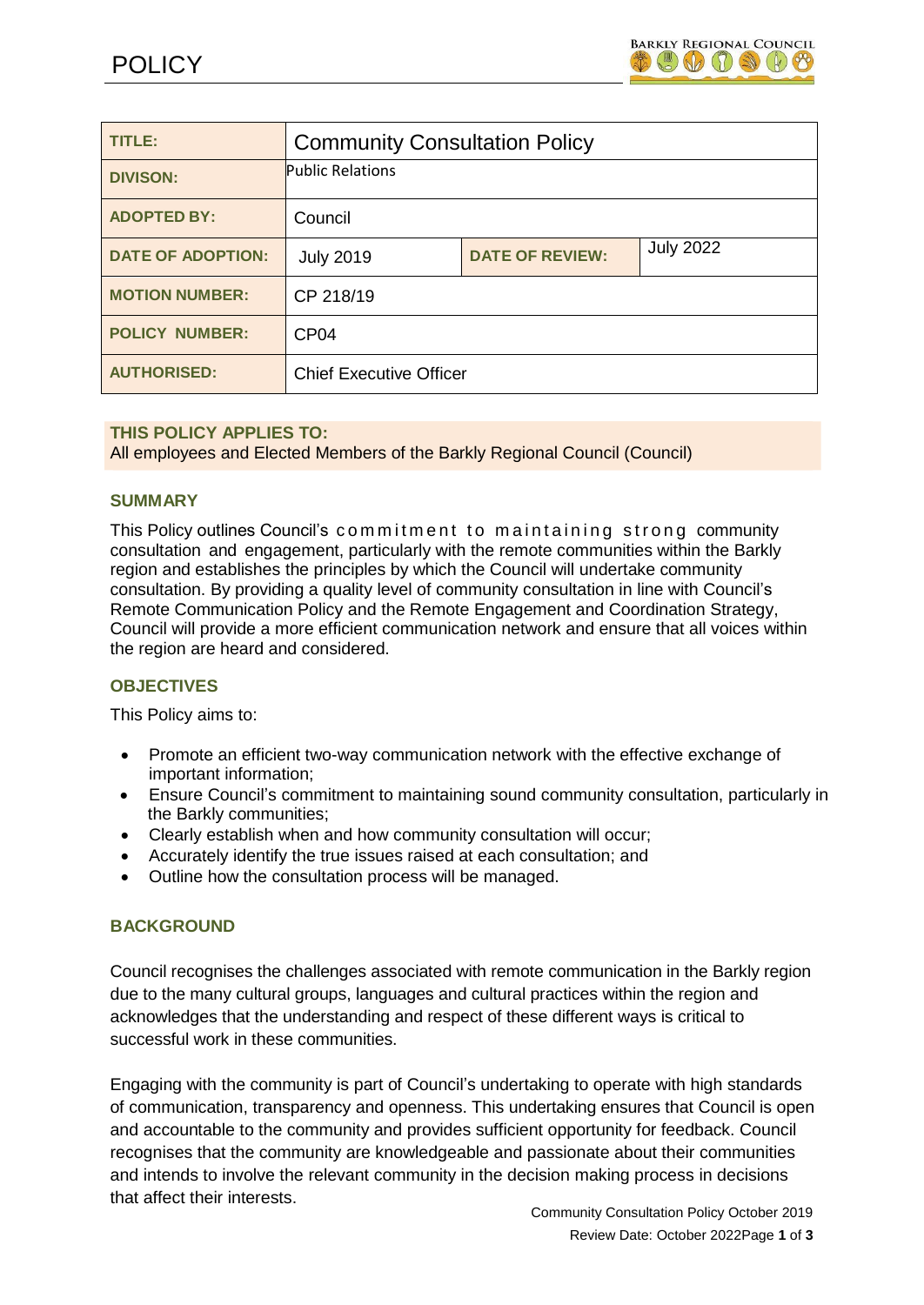Community consultation allows Council access to wider sources of information, points of view and potential solutions. It gives the community a better understanding of the issues behind the decision making process and the related constraints or opportunities that exist. Council acknowledges that by involving a cross section of the community in a consultative process, it can make better decisions.

# **POLICY STATEMENT**

This Policy is based on the Remote Engagement and Coordination Strategy and the International Association for Public Participation (IAP2) model as amended from time to time. This Policy aims to complement the existing 1AP2 model and in the event of an inconsistency between this Policy and the IAP2 Model, the provisions of the Model takes precedence. The link for the IAP2 is provided in the Reference section of this policy.

# **IAP2 SPECTRUM OF PUBLIC PARTICIPATION** 1

| <b>Inform</b>                                                                                                                                                                                                       | <b>Consult</b>                                                                                                                                                                                 | <b>Involve</b>                                                                                                                                                                                                                                | <b>Collaborate</b>                                                                                                                                                                                                                          | <b>Empower</b>                                                                                             |
|---------------------------------------------------------------------------------------------------------------------------------------------------------------------------------------------------------------------|------------------------------------------------------------------------------------------------------------------------------------------------------------------------------------------------|-----------------------------------------------------------------------------------------------------------------------------------------------------------------------------------------------------------------------------------------------|---------------------------------------------------------------------------------------------------------------------------------------------------------------------------------------------------------------------------------------------|------------------------------------------------------------------------------------------------------------|
| <b>Public</b><br>Participatio<br>n Goal:<br>To provide<br>balanced<br>and<br>objective<br>information<br>to assist<br>understand<br>ing of<br>topic,<br>alternative<br>S,<br>opportuniti<br>es and/or<br>solutions. | <b>Public</b><br><b>Participation Goal:</b><br>To obtain public<br>feedback on<br>analysis,<br>alternatives and/or<br>decisions.                                                               | <b>Public</b><br>Participation<br>Goal:<br>To work with the<br>public throughout<br>the process to<br>ensure that<br>concerns and<br>aspirations are<br>consistently<br>understood and<br>considered.                                         | <b>Public</b><br>Participation<br>Goal:<br>To partner with the<br>public in each<br>aspect of the<br>decision including<br>development of<br>alternatives and<br>identification of<br>preferred solution.                                   | Public<br>Participation<br>Goal:<br>To place final<br>decision<br>making in the<br>hands of the<br>public. |
| Promise to<br>the Public:<br>We will<br>keep you<br>informed.                                                                                                                                                       | Promise to the<br>Public:<br>We will keep you<br>informed, listen to<br>and acknowledge<br>concerns and<br>aspirations, and<br>provide feedback<br>on how input<br>influenced the<br>decision. | Promise to the<br>Public:<br>We will work with<br>you to ensure that<br>your concerns and<br>aspirations are<br>directly reflected in<br>the alternatives<br>developed and<br>provide feedback<br>on how input<br>influenced the<br>decision. | Promise to the<br>Public:<br>We will look to you<br>for direct advice<br>and innovation in<br>formulating<br>solutions and<br>incorporate your<br>advice and<br>recommendations<br>into the decisions to<br>the maximum<br>extent possible. | Promise to the<br>Public:<br>We will<br>implement<br>what you<br>decide.                                   |

## **Increasing The Level Of Public Impact**  $\rightarrow \rightarrow \rightarrow \rightarrow$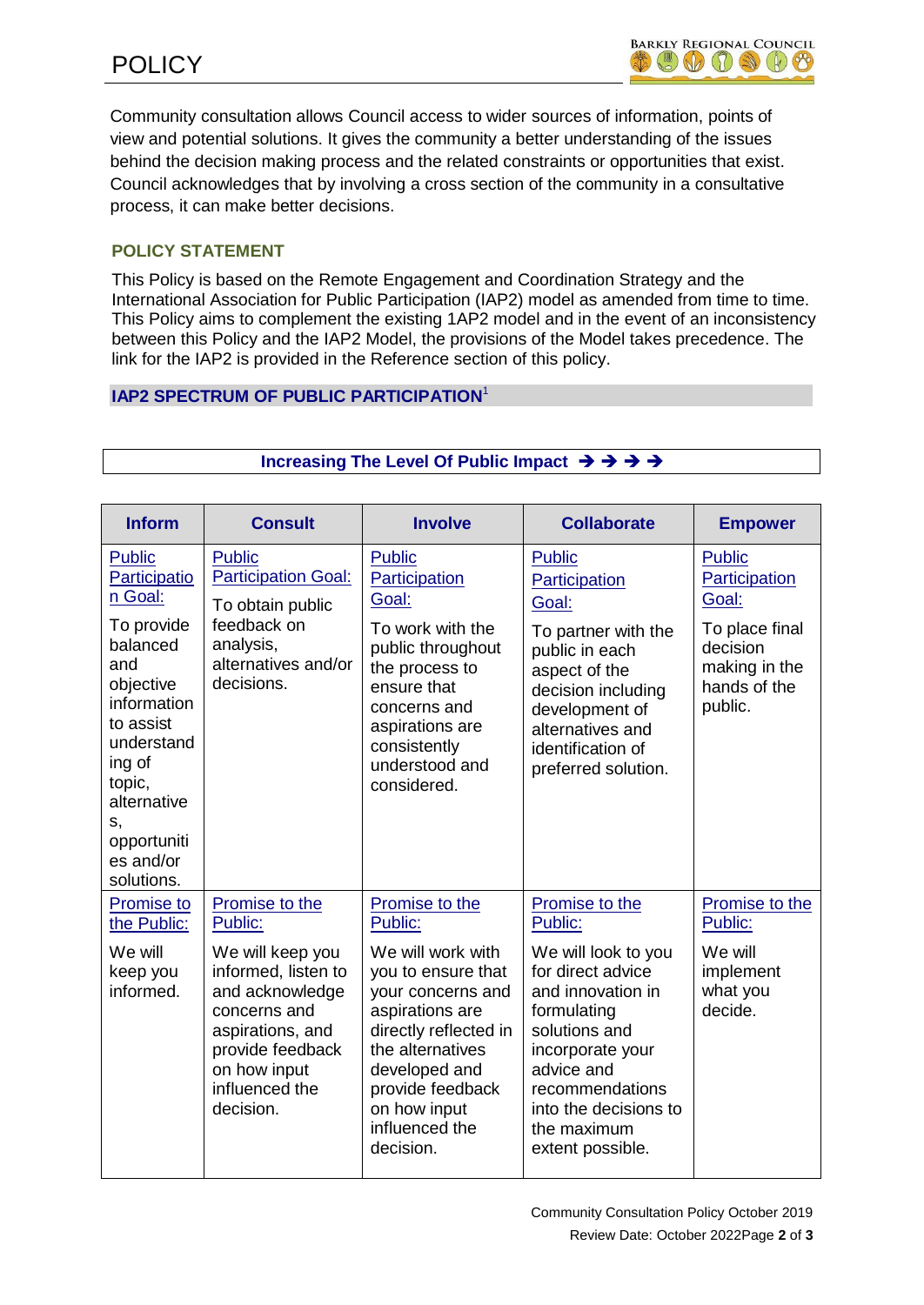# **POLICY**

# BARKLY REGIONAL COUNCIL \$800908

| Example                | <b>Example</b>   | <b>Example</b>               | <b>Example</b>     | <b>Example</b> |
|------------------------|------------------|------------------------------|--------------------|----------------|
| techniques             | techniques       | techniques                   | techniques         | techniques     |
| Fact<br>$\blacksquare$ | • Public comment | ■ Workshop                   | • Citizen Advisory | • Citizen      |
| <b>Sheets</b>          | • Focus Groups   | Deliberate<br>$\blacksquare$ | Committees         | juries         |
| Web<br>$\blacksquare$  | • Surveys        | polling                      | • Consensus        | • Ballots      |
| sites                  |                  |                              | building           | • Delegated    |
| Open<br>$\blacksquare$ |                  |                              | • Participatory    | decisions      |
| Days                   |                  |                              | decision-making    |                |

This Policy aims to reflect the IAP2 Model and in the event the IAP2 Model is changed, this Policy reflects those changes.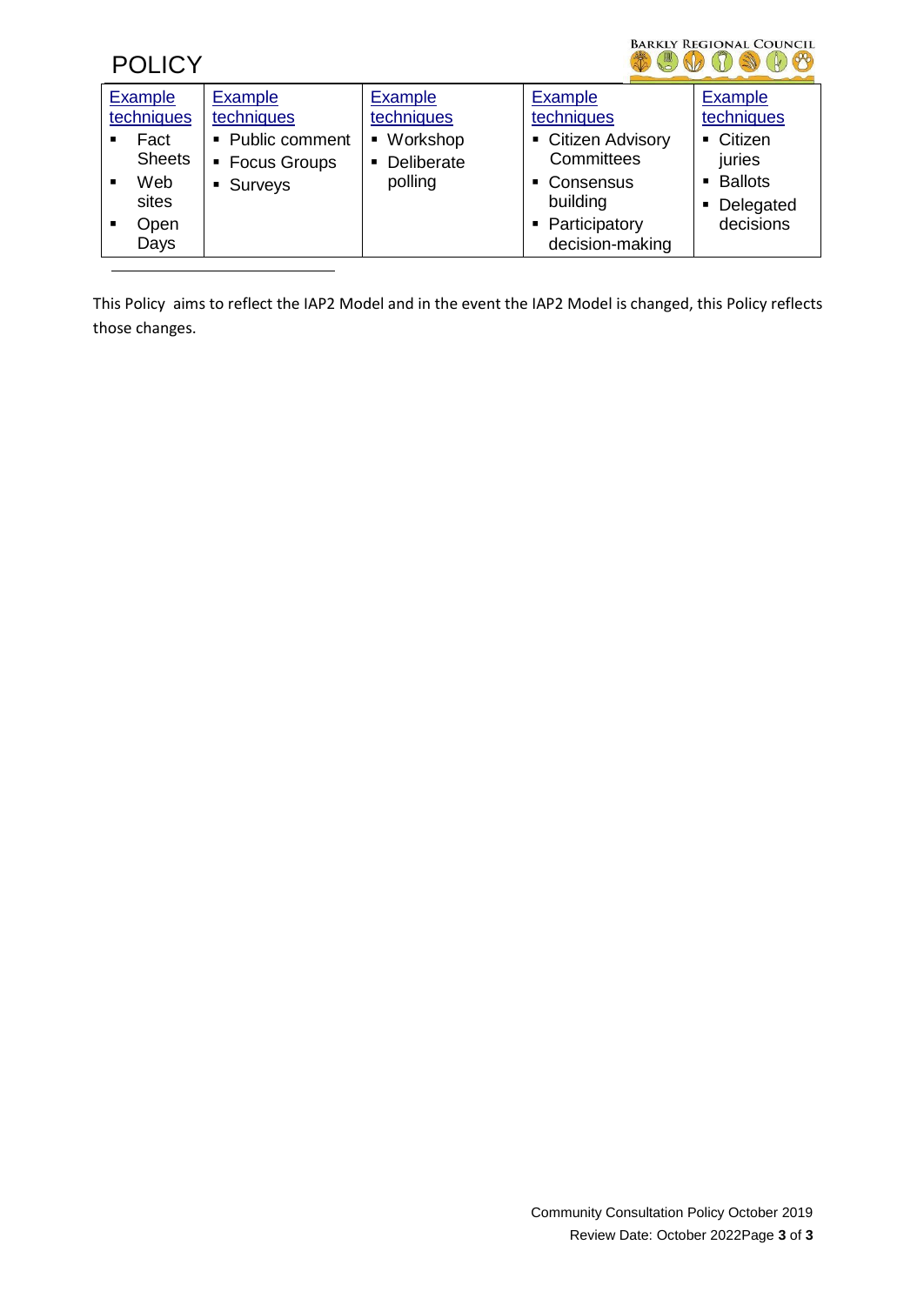Throughout the process of community engagement, there is likely to be movement back and forth along the Spectrum as the plan is implemented and/or before Council makes a final decision.

# **BEST PRACTICE GUIDE**

While many aspects of engagement and coordination are universal, some are specific to the work that takes place in remote areas. Council will consider the below when seeking community consultation:

## 1. Community

Each community has its own cultures and own dynamics and these must be considered when providing information to and receiving information from remote communities.

## 2. Project

The project and the reasons for the project's inception must be clearly communicated in a mode and method suitable to that community's needs. The community must be involved in the inception of the project idea and the design scope and must be clearly informed of the process leading up until the completion of the project.

## 3. Relationships

Council is committed to maintaining sound relationships with the local people of our communities. These relationships will be facilitated by the Area Managers and Team Leaders and through the Local Authorities of each community. Particular emphasis will be placed on ensuring that the projects up for discussion are made with the free informed consent of the local constituents of the location the project is proposed to be undertaken.

#### 4. Time

Council will allow for as much time as reasonably practicable given the circumstances to ensure that the topics up for discussion are discussed in a considered and structured way. There will be no time constraints on the decision-makers to decide on a project unless a date is clearly specified and communicate to those people.

#### 5. Communication

Communication is a critical aspect of the community consultation process. Council will ensure that once a decision has been made on a particular issue, that community will be fully informed of the actions arising and the follow up steps. Particular attention will be given to the manner in which the feedback is provided to the community.

## **PRINCIPLES**

Council will: